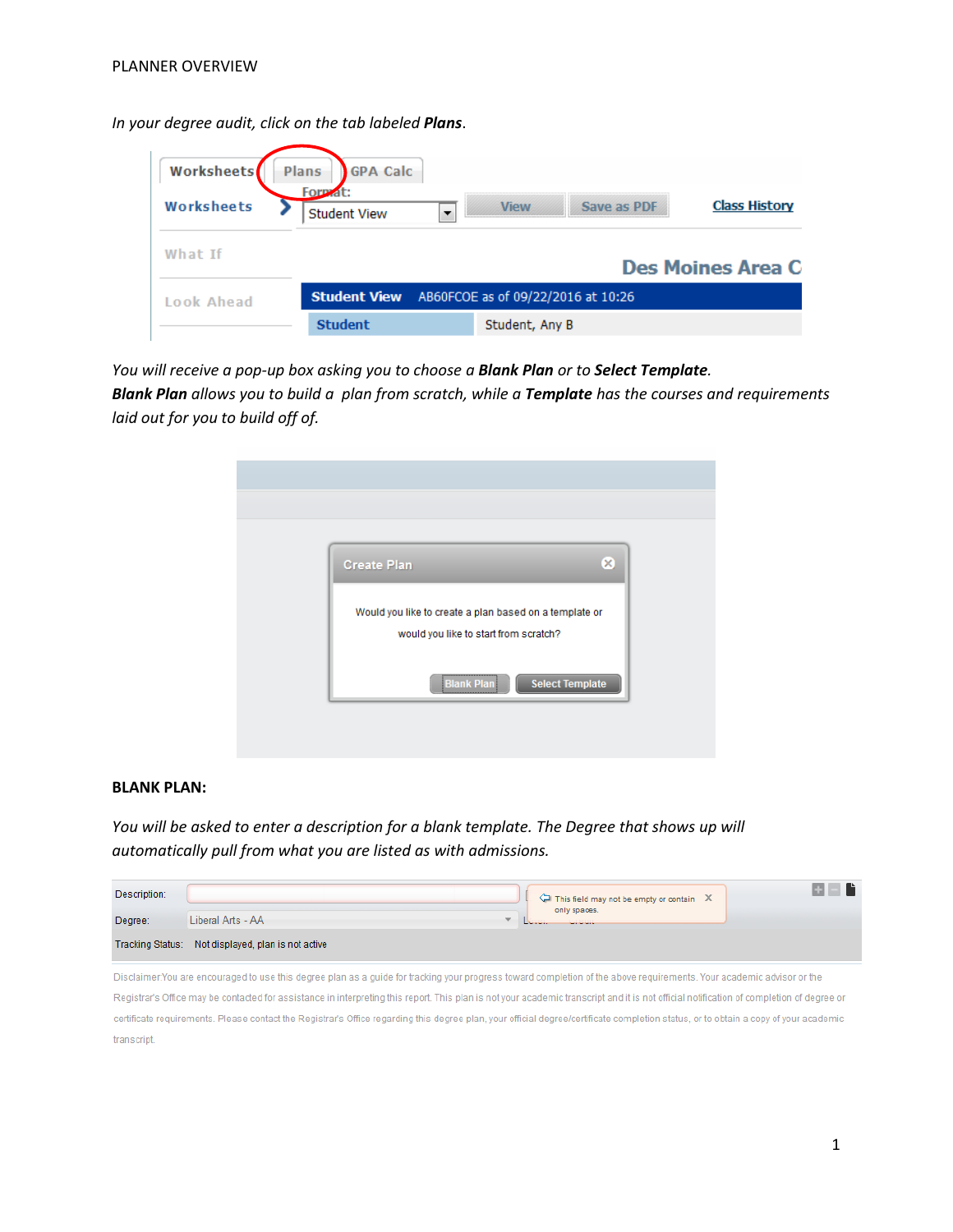#### PLANNER OVERVIEW

| marked 'Active'. | Multiple plans can be created,<br>but only one plan can be |                          |                         |                    |
|------------------|------------------------------------------------------------|--------------------------|-------------------------|--------------------|
| Description:     | <b>PLAN</b>                                                |                          | $\triangleright$ Active | Status: NOT LOCKED |
| Degree:          | Liberal Arts - AA                                          | $\overline{\phantom{a}}$ | Level:                  | Credit             |
| Tracking Status: | Not displayed, plan is not active                          |                          |                         |                    |

# The  $\bigstar$  and  $\bigstar$  signs on the right allows you to add and delete a term.

| Status: NOT LOCKED<br>$\Box$ Active                                                                               | <b>ALCOHOL:</b>                |   |
|-------------------------------------------------------------------------------------------------------------------|--------------------------------|---|
| Credit<br>Level:                                                                                                  | <b>Add Term</b><br>opning zono |   |
|                                                                                                                   | Summer 2016                    |   |
|                                                                                                                   | Fall 2016                      |   |
| lide for tracking your progress toward completion of the above requirements. Your academic advisor or the         | Spring 2017                    |   |
| g this report. This plan is not your academic transcript and it is not official notification of completion of deg | Summer 2017                    | ≣ |
| egarding this degree plan, your official degree/certificate completion status, or to obtain a copy of your acad   | <b>Fall 2017</b>               |   |
|                                                                                                                   | Spring 2018                    |   |
|                                                                                                                   | Summer 2018                    |   |
|                                                                                                                   | <b>Fall 2018</b>               |   |
|                                                                                                                   | Spring 2019                    |   |
|                                                                                                                   | $\sim$ $\sim$ $\sim$<br>m.     | r |
|                                                                                                                   | ਕਸ                             |   |

### You will then need to add a requirement utilizing the  $\bigstar$  and  $\blacksquare$  signs on the right of the term you added.

| Œ<br>Delete this term<br>$\blacktriangledown$ Fall 2016<br><b>Total Credits: 0.0</b><br><b>Reassign</b>                                                                            | AA Core Math/Scie      |
|------------------------------------------------------------------------------------------------------------------------------------------------------------------------------------|------------------------|
| Disclaimer. You are encouraged to use this degree plan as a quide for tracking your progress toward completion of the above requirements. Your academic advisor or the             | <b>Add Requirement</b> |
| Registrar's Office may be contacted for assistance in interpreting this report. This plan is not your academic transcript and it is not official notification of completion of ded | Choice                 |
| certificate requirements. Please contact the Registrar's Office regarding this degree plan, your official degree/certificate completion status, or to obtain a copy of your aca    | Course                 |
| transcript.                                                                                                                                                                        | Placeholder            |
|                                                                                                                                                                                    |                        |

Choice: Allows you to enter an OR choice requirement (i.e. SPC 101 OR SPC 126)

Course: Lets you enter just an individual course (i.e. ENG 105)

Placeholder: Allows you to add comments to an individual term. (i.e. "1 class in Humanities")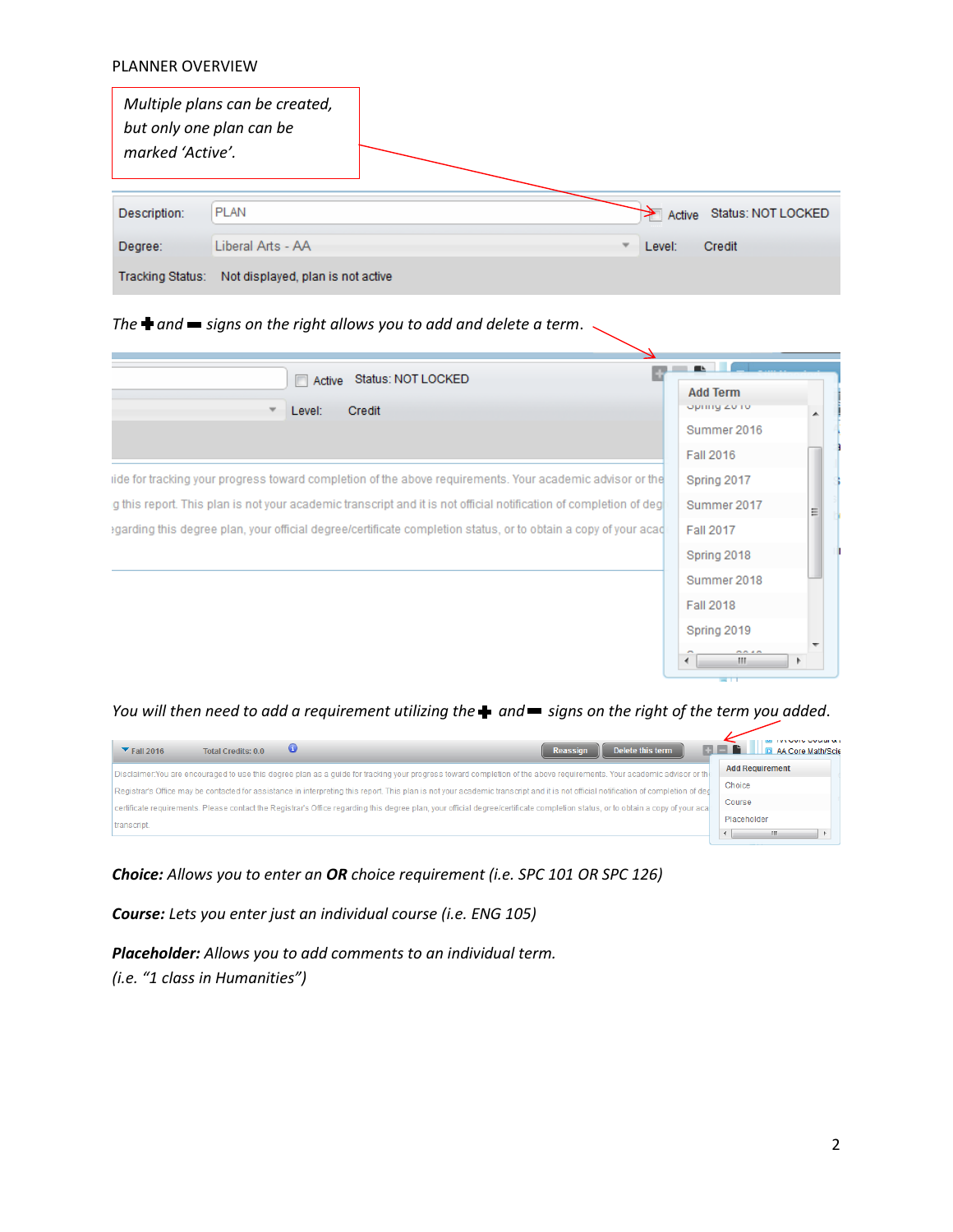

You can add courses by dragging and dropping from these lists, rather than typing in specific courses. Double clicking on the course numbers brings up the description of the course, as well as when it is offered, as available. The pop-up blocker on your browser must be turned off for this to work.

| Course Information - Mozilla Firefox                                                                                                                                             |                                                                                      |                                              |                  |     |                      | $\Box$<br>$\blacksquare$ | $\overline{\mathbf{x}}$              | Liberal Arts (AA)<br>D<br>AA Communications Requirements |   |
|----------------------------------------------------------------------------------------------------------------------------------------------------------------------------------|--------------------------------------------------------------------------------------|----------------------------------------------|------------------|-----|----------------------|--------------------------|--------------------------------------|----------------------------------------------------------|---|
|                                                                                                                                                                                  | https://degreeworks.dmacc.edu/IRISLink.cgi                                           |                                              |                  |     |                      |                          | AA Core Social & Behavioral Sciences |                                                          |   |
| <b>ANT 100</b>                                                                                                                                                                   | 3 Credits                                                                            | <b>Introduction to Anthropology</b><br>Print |                  |     |                      |                          |                                      | Social & Behavioral Sciences                             |   |
|                                                                                                                                                                                  |                                                                                      |                                              | 9 Credits in     |     |                      |                          |                                      |                                                          |   |
| This course is an introduction to the comparative study of humankind from biological and<br>cultural perspectives. It surveys anthropological theory, methods and major findings |                                                                                      |                                              |                  |     |                      |                          | Ξ                                    | <b>ANT 100 or</b>                                        |   |
| regarding human origins and variations, cultural development and change, cultural                                                                                                |                                                                                      |                                              |                  |     |                      |                          |                                      | <b>ANT 105 or</b>                                        |   |
|                                                                                                                                                                                  | systems and cross-cultural comparisons of people throughout the world.<br>COM 146 or |                                              |                  |     |                      |                          |                                      |                                                          |   |
| Attributes:                                                                                                                                                                      | CANT. CASD, CDIV, CORE, CSBE, CSBH                                                   |                                              |                  |     |                      |                          |                                      | COM 148 or                                               | Ξ |
| Sections:                                                                                                                                                                        | <b>Seats</b><br><b>Meeting Times</b><br>Term<br><b>Section</b><br>Campus<br>Crn.     |                                              |                  |     |                      |                          |                                      | ECN 120 or                                               |   |
|                                                                                                                                                                                  |                                                                                      |                                              | Open             |     |                      |                          |                                      | ECN 130 or                                               |   |
|                                                                                                                                                                                  | <b>Fall 2016</b>                                                                     | 10095 E1                                     | 5 (out of<br>24) | М   | $18:30 -$<br>21:30   | Ankeny                   |                                      | GEO 111 or                                               |   |
|                                                                                                                                                                                  |                                                                                      | 10761 A                                      | 3 (out of<br>30) |     | MWF 10:10 -<br>11:05 | Ankeny                   |                                      | GEO 124 or                                               |   |
|                                                                                                                                                                                  |                                                                                      | 11051 UAF                                    | $6$ (out of      | Tu. | $18.00 -$            | Urban                    |                                      | GEO 125 or                                               |   |



You must save the plan (bottom right) before the course will be available in the audit view.